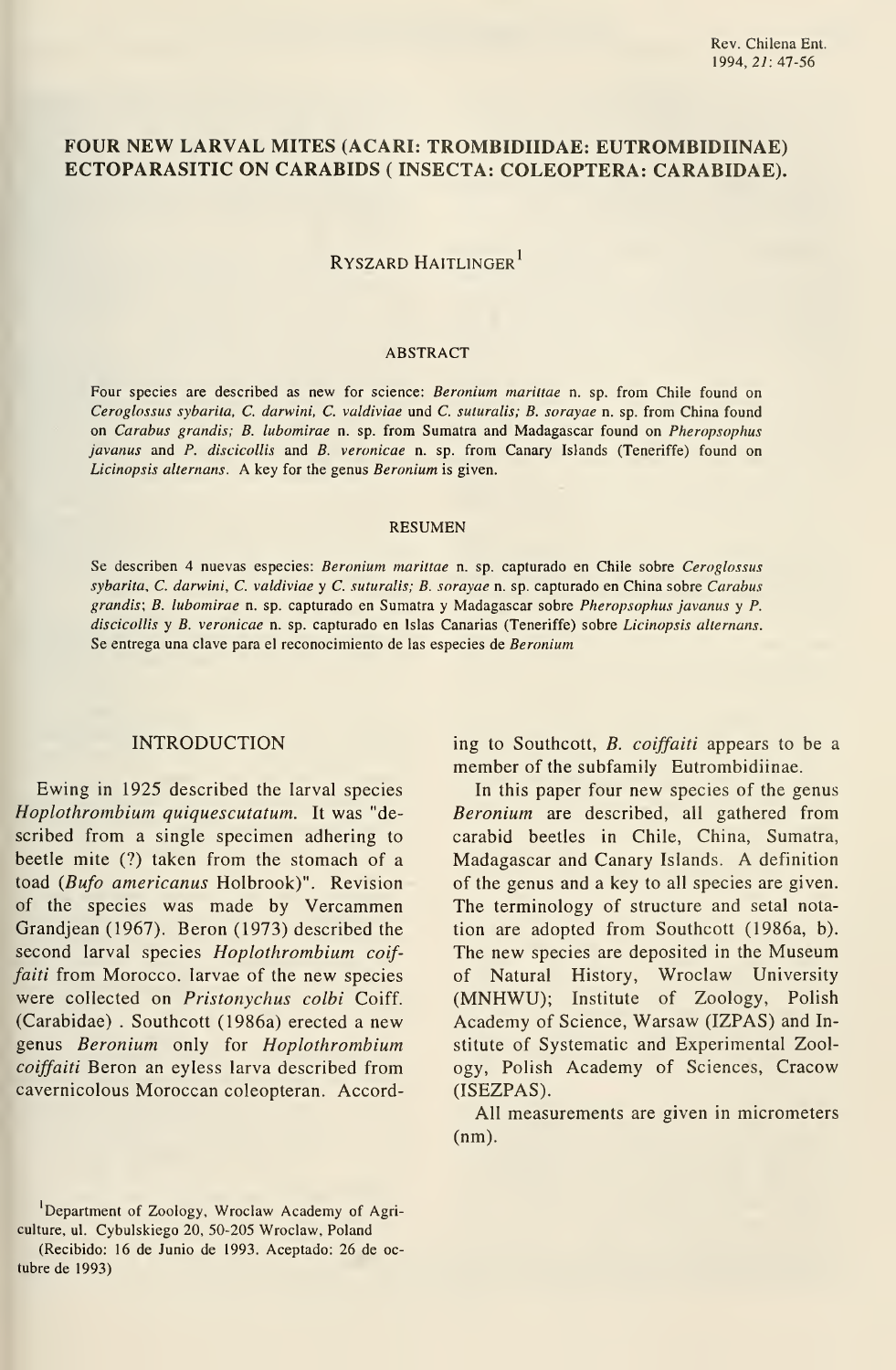# RESULTS

# Genus BERONIUM Southcott, 1986

Type species: Hoplothrombium coiffaiti Beron, 1973

Defínitíon. Eyes present or absent. Ocular plate always present. Dorsum of idiosoma with 5 median shields. The first shield is the largest and bearing the following smooth or barbed setae: scutalae 2 AM, 2 AL, 2 PL and 2 sensillae. The remaining shields bearing 2 se tae each. The first of these shields is distinctly larger than the remaining ones. Sternalae I, as "migrated" setae beyond coxae <sup>I</sup> or on them. Coxal formula: 1-2, 1, 1. Coxae I-III with coxalae contracted to ridged stumps. If coxa <sup>I</sup> bears two setae, one of them is spiniform. Tarsus I, II normal; tarsus III with 2 claws supported by ventrally directed setulose seta arising from a long, dorsal projection of tarsus. Mouth opening circular, chitinized.

Remarks. Southcott (1986a) in his definition of the genus stated that the eyes were absent. This definition was based on a single species. The new species described below bear eyes, except B. veronicae, but in this apecies an ocular píate is visible. Also coxae <sup>I</sup> does not always bear two setae because one of them, the "migrated" seta is beyond the coxa in some species.

#### BERONIUM MARITTAE n. sp.

# (Figs 1-5)

Diagnosis. Setae PL thin and short, placed distinctly below bases of sensillae. The dis tance (AP) between AL and PL over 50, setae AL over 40, ratio AW/POL over 1.90, the number of ventral setae 18. Dorsal setae, ex cept PPG very slightly barbed.

Larva. The body is elongated, distinctly longer than wide. Scutum as in Fig. <sup>1</sup> bears relatively thick setae AL and thinner setae PL and AM. Setae AL are about twice or more longer than PL. Sensillae are relatively thick and are nude, over 80. Setae PL are placed in the posterior edges of scutum. Two pairs of eyes are placed on separate shield near the posterior margin of scutum. Three of shields (scutella) have two setae each. The first scutellum is longer and wider than other ones. The pygidial plate, conventionally called "pygalaspis" bears a pair of weakly barbed setae (POL), the distance between their bases (POW): 26-30. A pair of setae at pygidial plate placed on two small plates, conventionally called "parapygalaspis", are distinctly vis ible (PPG) and bear setules. Seven pairs of setae are beyond dorsal plates.

The ventral setae are placed behind coxae III in two longitudinal rows. The first row have 5 setae, the second row bears four setae. Some specimens have one, relatively thick seta at the postero-lateral margins (Fig. 2).

Gnathosoma with relatively short palps. Palptarsus is barely visible. At the base of palpfemur are flat setae, according to Vercammen-Grandjean (1967) they are probably drastically modified gnathobasal setae (Fig. 2).

Leg I. Coxae: triangular contiguous to coxa II, with a large urstigma having one enlarged and flat seta as in Fig. 2. The second seta behind coxa near its lateral margin. According to Vercammen-Grandjean it is probably a migrated sternal seta. Tarsus with two specialized setae: minute famala and about twice longer solenidion both situated as in Fig. 3, and 18 normal setae, of which only one dorsal seta is barbed (two setules). Ti - 7, Ge - 5, Fe - 6, Tr - 1, all setae are smooth.

Leg II. Tarsus II is distinctly shorter than Ta <sup>I</sup> and bears <sup>1</sup> So and <sup>1</sup> barbed seta with two setules, the remaining ones are smooth; total 14 setae. Ti - 6, Ge - 3, Fe - 5, Tr - 1, all setae are smooth. Coxa with broad and flat seta (Fig- 4).

Leg III (Fig. 5). Tarsus distinctly enlarged with long and curved claw and short and thick claw. It bears total  $\sim$ 10 setae from which one seta is long and barbed; Ti - 5. Ge - 3, Fe - 4,  $Tr \sim 1$ , all these setae are smooth.

Metric data of holotype and paratypes on Table 1.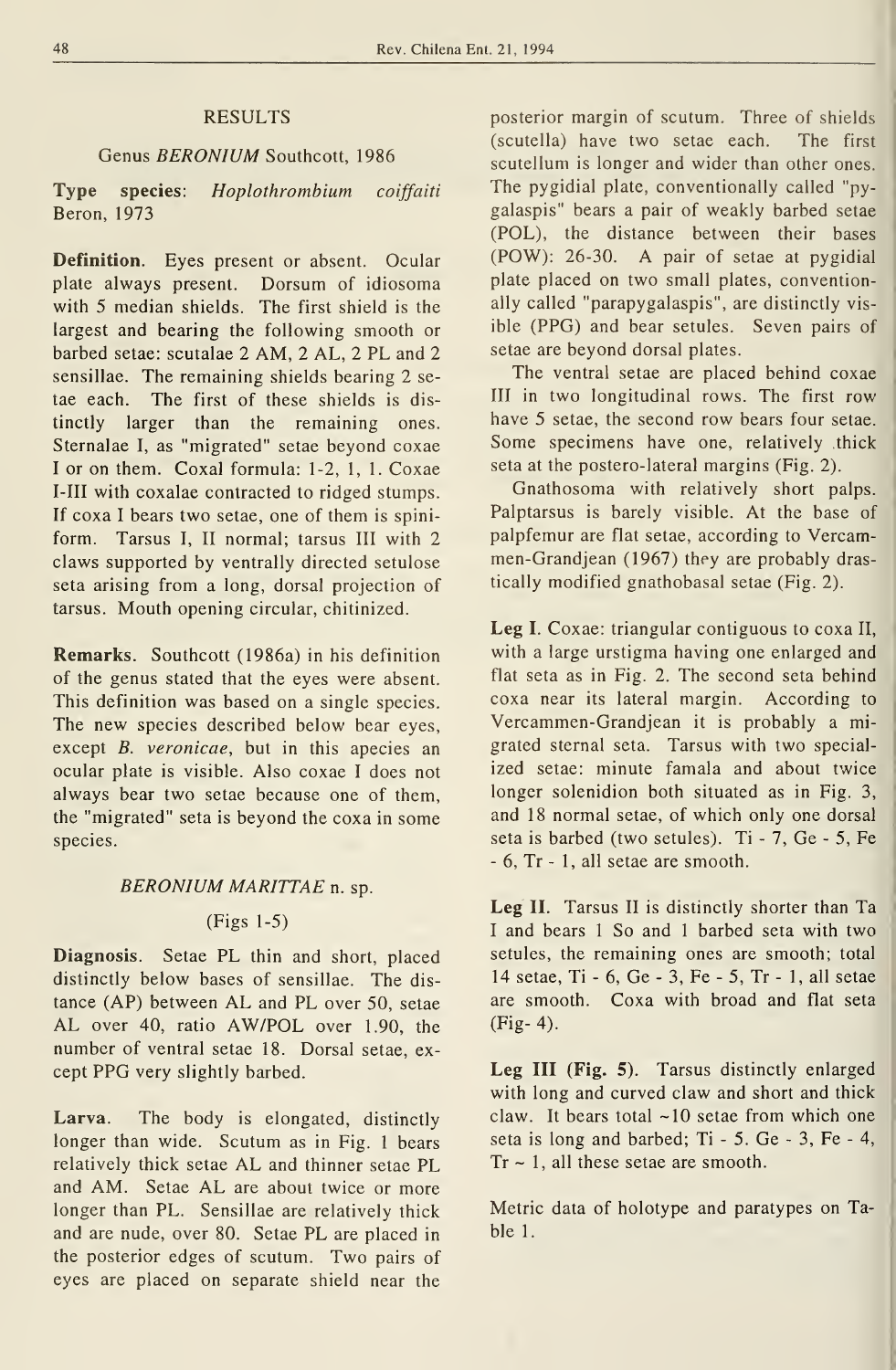Material. Holotype, larva, Chile, from Ceroglossus sybarita Gerst.. Paratypes: 4 1. from C. sybarita; 4 1. from C. suturalis Fabr.; 2 1. from G, valdiviae Hoppe, Valdivia; 2 <sup>1</sup> from C. darwini Hoppe, all specimens from Chile. Holotype in IZPAS, paratypes in author's collection.

# BERONIUM SORAYAE n. sp.

# $(Figs 6-11)$

Diagnosis. Setae PL thin and short placed on the same level as bases of sensillae. AP below 35, setae POL below 95, OW III below 75, OL III below 80, setae OL III and POL distinctly barbed. Pygidial plate is divided. Two pairs of eyes present.

Larva. The body distinctly longer than wide. Scutum as in Fig. 6 with three pairs of scutalae, thin and short; of them setae AL and AM are about 1.5 times longer than PL. Sensillae are damaged. Setae PL are placed on the same level as bases of sensillae. Two pairs of eyes are present at posterolateral margins of scutum. The first scutellum is longer and wider than other one ones. It bears two setae (damaged). Also scutella II and III bear two setae each; these setae are slightly barbed. Pygidial píate (pygalaspis) is divided. Setae POL are distinctly barbed and longer than se tae PPG. The last setae have four distinctly visible setules.

Twelve ventral setae placed behind coxae III are smooth. Sternal setae <sup>I</sup> are present (these "migrated" setae are placed distinctly behind coxae I).

Gnathosoma. Palps short, palptibia with bi fid claw, palptarsus is badly visible, no setae on the genua. At the basis of palpfemur are placed fíat setae (Fig. 7). In front of gnathosoma is slightly visible integument.

Leg I. Coxa with one flat and enlarged seta; "migrated" seta as sternalae <sup>I</sup> is behind coxa. Tarsus with 1 Fa, 1 So and ~16 other setae, Ti - 2 So, <sup>1</sup> Vs, 6; Ge - <sup>1</sup> So, 5; Fe - 6; Tr - 1; all setae are smooth,



Figures 1-11: Beronium marittae n. sp.: 1. Idiosoma, dorsal view ; 2. Idiosoma, ventral view ; 3. Leg I, tarsus-femur; 4. Leg II, tarsus-femur; 5. Leg III, tarsus-trochanter. Beronium sorayae n. sp.: 6. Idiosoma, dorsal view; 7. Idiosoma, ventral view; 8. Gnathosoma; 9. Leg I, tarsus-femur; 10. Leg II, tarsus-femur; 11. Leg III, tarsus-femur.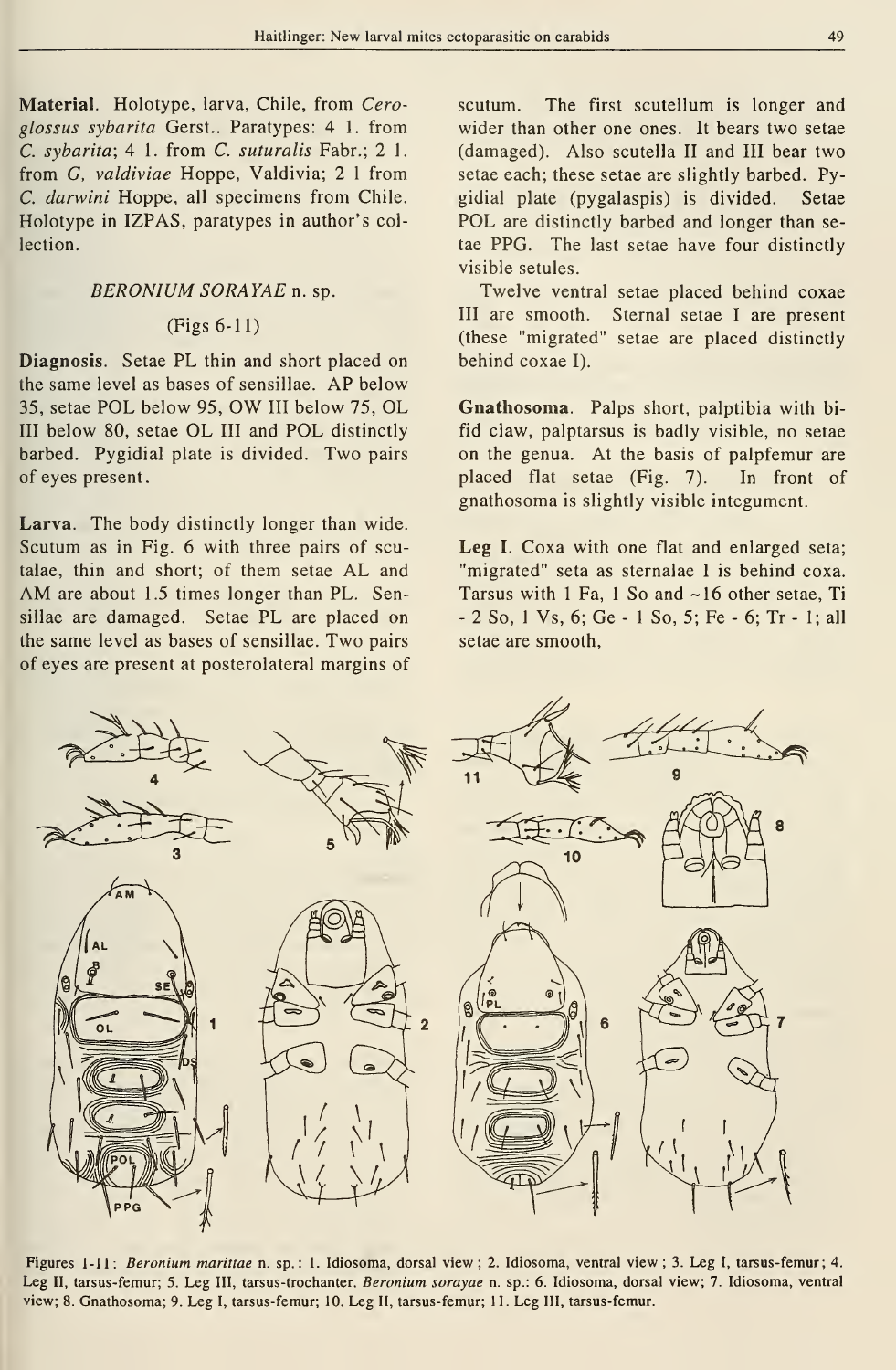Leg II. Coxa with one flat seta; Ta - 1 So,  $-13$  setae; Ti  $-2$  So, 5; Ge  $-3$ ; Fe  $-5$ ; Tr  $-1$ ; all setae are smooth.

Leg III. Coxa with one flat seta; Ta - 10, of them one seta is branched; Ti - 5; Ge - 3; Fe - 4; Tr - 1; all setae except one are smooth.

Metric data of holotype and paratypes as in Table 2.

Material. Holotype, larva, China (?Tohe-Kiang), from Carabus grandis; paratypes: 2 l. same data as in holotype. All specimens are deposited in ISEZPAS.

# BERONIUM LUBOMIRAE n, sp.

# (Figs 12-13)

Diagnosis. Setae PL thin and short placed on the same level as bases of sensillae. AL be low 35, POL over 100, OW III over 75, OL III over 80, setae OL III and POL are slightly barbed, setae PPG with two - four setules. Pygidial plate not divided. Two pairs of eyes are present.

Larva. The body distinctly longer than wide. Scutum as in Fig. <sup>12</sup> with thin setae AL about twice longer than thin setae PL. Setae AM are thin. Two pairs of eyes are placed on píate at the posterior margin of scutum. The first pair of dorsal píate (scutellum) is distinctly longer and wider than other ones and bears two setae shorter than length of scutellum. Scutella II, III are weakly rounded, setae on both scutella are distinctly longer than length of these plates. Setae on scutella I, II are very slightly barbed on the tip, setae OL III are distinctly barbed as in Fig. 7. Setae on pygidial plate (POL) are slightly barbed. Setae PPG with two setules in specimens from Sumatra and somewhat more in specimens from Madagascar (about 4). Setae placed behind dorsal shields are weakly barbed, their length: 20-74.

Ventral side of idiosoma with twelve small and thin setae and two thicker setae at posterolateral margins (Fig. 13). Sternalae <sup>I</sup> are set on small platelets.

Gnathosama. Mouth opening circular, chiti nized. Palps short, palptarsus badly visible. At the bases of palpfemur are placed flat setae.

Leg I. Coxa with one flat and enlarged seta and urstigma. Ta - 1 Fa,  $1$  So,  $\sim$  16; Ti - 2 So, 6; Ge - 5; Fe - 5; Tr - 1; all setae are smooth.

Leg II. Coxa with one flat and enlarged seta. Ta - 1 So,  $\sim$  13 (among them 1 B); Ti - 2 So, 5; Ge - 3; Fe - 5; Tr - 1; all setae are smooth, ex cept one seta on tarsus.

Leg III. Coxa with one flat and enlarged seta. Tarsus enlarged with about 11 setae, one of them is relatively long and branched; Ti - 5; Ge-3;Fe-4;Tr- 1.

Metric data of holotype, paratypes and other specimens on Table 3.

Material. Holotype, larva, Sumatra, from Pherosophus javanus.

Paratypes: 2 1., same data as in holotype. Other specimens: 2 1., Madagascar, from P. discicollis Dej. Holotype and paratypes in MNHWU, specimens from Madagascar in author's collection.

# BERONIUM VERONICAE n. sp.

#### (Figs 14-17)

Diagnosis. Setae PL relatively thick and long, setae AL and PL below 55, setae OL <sup>I</sup> below 50. Setae PL placed behind bases of sensillae. Setae on coxae III thick and weakly elongated. Sternalae I on coxae I. Ratio PSL/OL I over 2.40. Eyes absent. The number of ventral se tae about 24.

Larva, The body is elongated, distinctly longer than wide. Scutum as in Fig. 14 with relatively thick and long setae PL, placed be hind bases of sensillae. Setae PL are some what shorter than AL, both are barbed. Setae AM are thin, smooth and shorter than above mentioned setae. Sensillae are rather thin, nude and about 100 long. Eyes absent but ocellar plate is visible. Three pairs of shields (scutella) with two pairs of setae each. The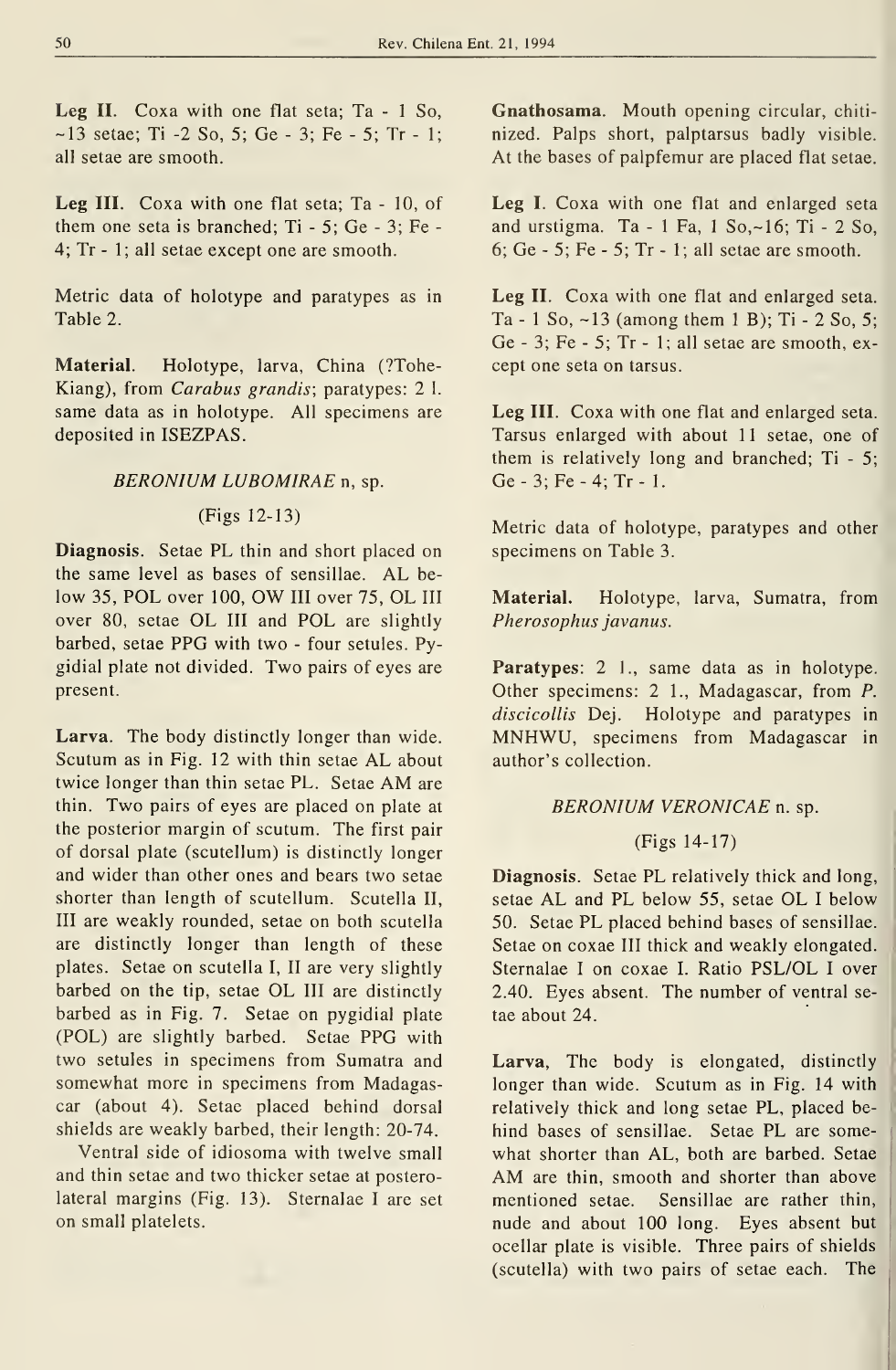first shield is relatively long (over 100) and bears two short setae, shorter than the same setae on remaining ones. Dorsal setae are barbed. Pygalaspis is oval and bears two setae POL, subequal to setae PPG. Setae POL are weakly barbed. Setae PPG have relatively long setules.

Ventral side of idiosoma bears 24 setae which are placed behind coxae III. Anal slit is visible, Sternal setae absent; "migrated" setae are present on coxae <sup>I</sup> (Fig. 15).

Gnathosoma with short palps. Palptarsus is barely visible. At the bases of palpfemur are flat setae. Palptibia bears bifid claw (Fig. 15).

Leg I. Coxa with two setae; thick seta and thin seta as in Fig. 15. Ta - <sup>1</sup> Fa, <sup>1</sup> So, -13 (among them 3 setae are barbed); Ti - 2 So, 6 (3 B); Ge - <sup>1</sup> So, 5 (1 B); Fe - 5(1 B); Tr - <sup>1</sup> (Fig. 16).

Leg II. Coxa with one flat and enlarged seta; Ta - 1 So, ~ 11 (6 B); Ti - 2 So, 5 (3 B); Ge - 1 So, 2 B; Fe - 4 (1 B); Tr - 1.

Leg III. Coxa with one stout seta;  $Ta - 13$ (5 B); Ti - 5 (1 B) Ge - 3; Fe - 4 (1 B); Tr - <sup>1</sup> (Fig. 17).

Metric data of holotype and paratypes on Table 4.

Material. Holotype, larva, Canary Islands, Teneriffe, from Licinopsis alternans. Paratypes: 2 l. the same data as in holotype. All specimens are deposited in MNHWU.

### KEY FOR SPECIES DETERMINATION

<sup>1</sup> (4). Setae PL relatively thick and long (over 30), setas on coxae III thick and weakly elongated, eyes absent.



Figures 12-17: Beronium lubomirae n. sp.: 12: Idiosoma, dorsal view; 13. Idiosoma, ventral view. B. veronicae n.sp.: 14. Idiosoma, dorsal view; 15. Idiosoma, ventral view; 16. Leg I, tarsus-femur; 17. Leg III, tarsus-femur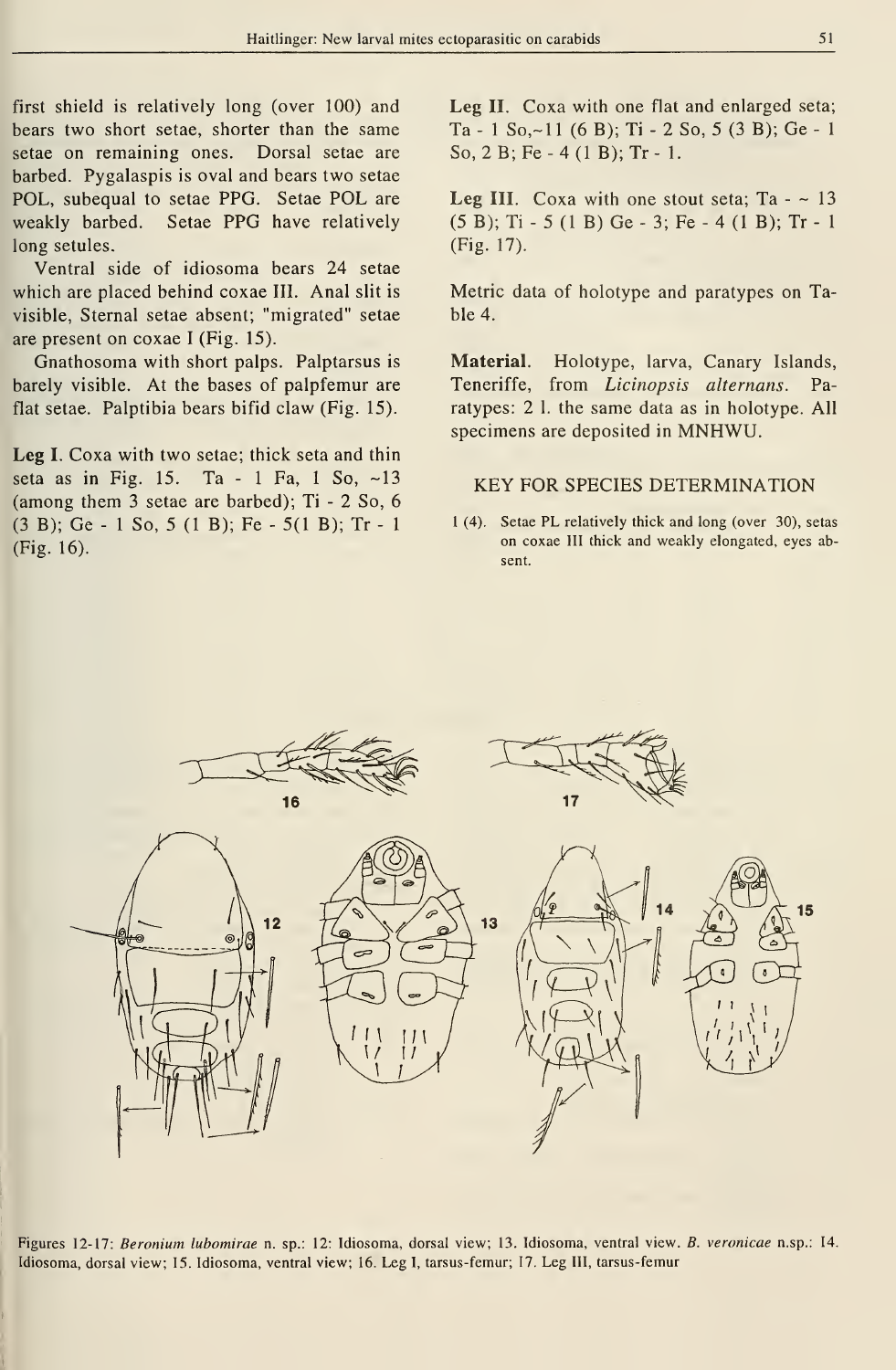- <sup>2</sup> (3). Setae AL and PL below 55, ratio PSW I/PSL <sup>I</sup> be low 1.80, ratio PSL I/OL <sup>I</sup> over 2.40, setae OL <sup>I</sup> below 50..... Beronium veronicae n. sp., Canary Islands.
- <sup>3</sup> (2). Setae AL and PL over 60, setae OL <sup>I</sup> over 60, ratio PSW I/PSL <sup>I</sup> over 1.90, ratio PSL I/OL <sup>1</sup> below 1.50 .......... B. coiffaiti (Beron, 1973), Morocco.
- 4(1). Setae PL thin and short (below 25). setae on coxae III very flat, eyes present.
- <sup>5</sup> (6). Setae POL below 70, AP over 50, MA below 85, AL over 40, ratio AW/POL over 1.90, fV~18 . . . . B. marittae n. sp., Chile
- <sup>6</sup> (5). Setae POL over 80, AP below 40, MA over 90, AL below 40, ratio AW/FOL below 1.80,  $fV \sim 12-14$ .
- <sup>7</sup> (8). Pygidial píate divided, setae POL below 95, OW III below 75, OL III below 80, setae OL III and POL distinctly barbed B. sorayae n, sp.. China.
- <sup>8</sup> (7). Pygidial píate not divided, setae POL over 100, OW III over 75, OL III over 80, setae OL III and POL very slightly barbed.................... ...... B. lubomirae n. sp., Sumatra, Madagascar.

### ACKNOWLEDGMENTS

<sup>I</sup> would like to express my sincere thanks to - Dr. Jr. A. Slipinski (IZPAS) and Prof. Dr. A. Szeptycki (ISEZPAS) for the loan of the specimens.

#### LITERATURE CITED

- Beron, P., 1973. Un neuvelle larve d'acarien (Hoplothrombium coiffaiti sp. n., Trombidiidae), parasite d'un coléoptére cavernicole du Maroc. Ann. Speleol., 25:413-416.
- SouTHCOTT, R.V., 1986a. Studies on the taxonomy and biology of the subfamily Trombidiinae (Acarina: Trombidiidae) with a critical revision of the genera. Austr. J. Zool., Suppl. Ser, J23: 1-116.
- SOUTHCOTT, R.V., 1986b. Australian larvas of the genus Trombella (Acariña: Trombidioidea). Austr. J. Zool., 34: 611-646.
- Vercammen-Grandjean, P.H., 1967. Revisión of Hoplothrombium quinquescutatum Ewing, 1925 (Trombidiidae: Acariña). Opuse. Zool., 96: 1-7.

### ABBREVIATIONS

- 
- 
- L = length of scutum SE = W = width of scutum MS =  $\frac{NE}{NE}$  =  $\frac{M}{NE}$  = distance between centres of bases of anterolat- $\text{eval} \text{ actual} \text{ setae}$   $\text{SB} =$
- $PW =$  distance between centres of bases of posterolat- DS  $=$ eral scutal setae
- $AMB =$  distance between centres of bases of AM setae  $OS =$
- $AP =$  distance between centres of AL and PL setae on PSW = each side of anterior dorsal sautum PSL =  $MA$  = distance between centres of bases of AM and OW =
- AL setae OL =
- $LN = distance between anterior end of anterior dorsal$  PGL = scutum and centre point between centres of  $AM$   $PGW =$ setae  $POW =$
- $ASB =$  distance between anterior end of anterior dorsal POL = scutum and the midpoint between the sensilla PPG  $=$ bases
- $PSB =$  distance between level of centres of sensilla and posteromost point of that scutum
- AM = length of anteromedian seta of anterior dorsal Ta  $(L)$ = scutum
- $AL =$  length of anterolateral seta of anterior dorsal scutum
- PL = length of posterolateral seta of anterior dorsal scutum
- length of scutal sensillary setae
- distance between centres of sensilla and centres of AM setae
- distance between centres of sensillary sockets
- length of setae on dorsal integument (beyond shields)
- length of ocular sclerite
- width of dorsal scutella I, II, III
- length of dorsal scutella 1, II, III
- distance between centres of the two medial setae
- length of medial setae
- length of pygidial píate
- width of pygidial plate
- distance between bases of centres of POL setae
- length of pygidial seta
- length of seta placed beyond or at posterior margin of pygidial plate
- $GL = length of g$ nathosoma
- $Ta(H)=$  height of tarsus
- maximum length of tarsus, exclusive of claws and pedicle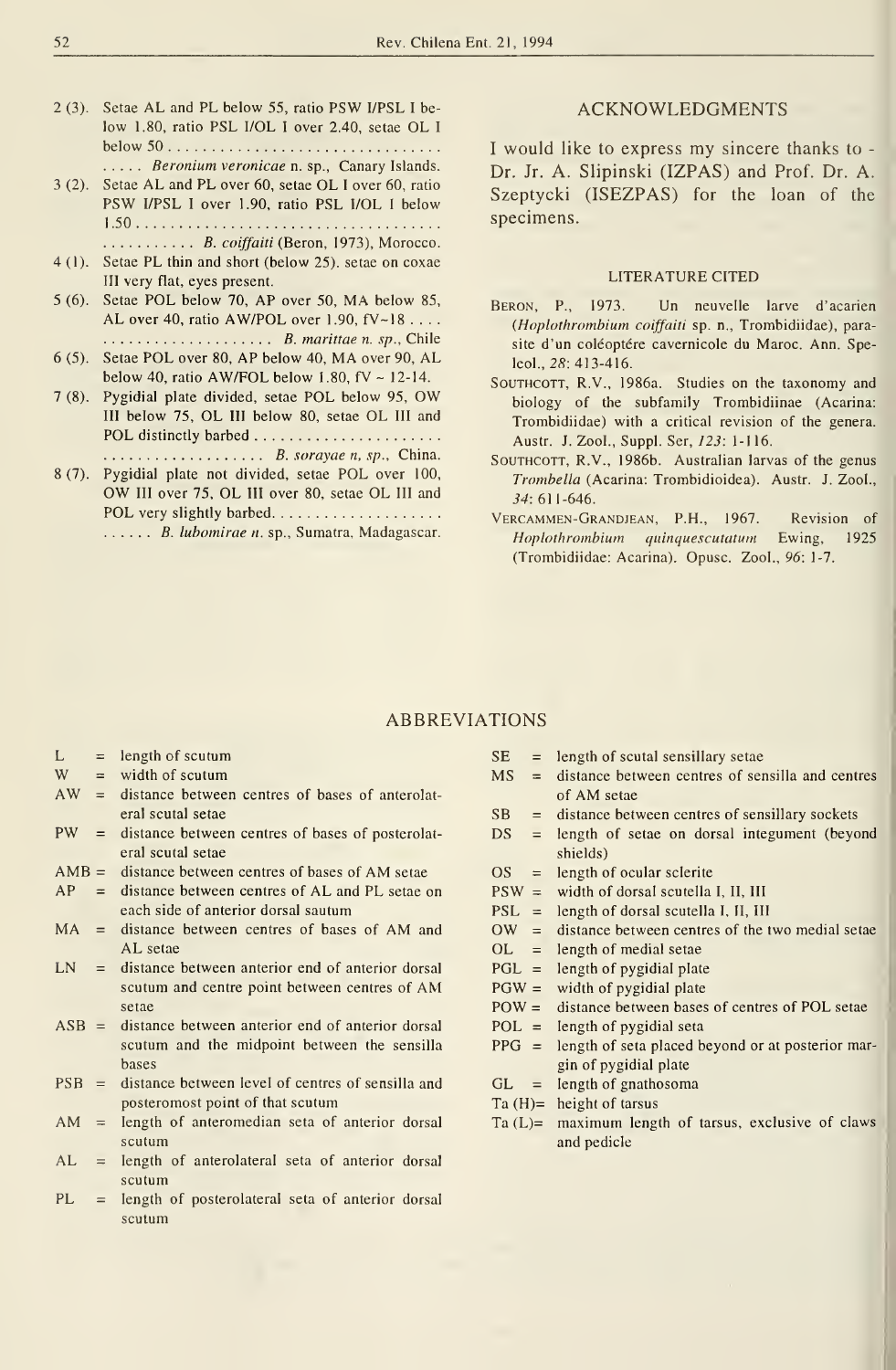#### TABLE 1

# METRIC DATA FOR BERONIUM MARITTAE N. SP., LARVA, HOLOTYPE (H) AND PARATYPES (P) FROM CERO-GLYSSUS SYBARITA, C. SUTURALIS, C. VALDIVIAE AND C. DARWINI (MEASUREMENTS IN MICROMETERS).

|                  | H         | ${\bf P}$   |                    | H                    | $\mathbf{P}$  |
|------------------|-----------|-------------|--------------------|----------------------|---------------|
| Length           | 496       | 368-656     | <b>PGW</b>         | 48                   | 48-66         |
| of body          |           |             |                    |                      |               |
| Width            | 248       | 184-380     | <b>POW</b>         | 26                   | $26 - 30$     |
| of body          |           |             |                    |                      |               |
| L                | 184       | 172-192     | <b>POL</b>         | 60                   | 56-62         |
| W                | 170       | 154-180     | PPG                | 60                   | 56-72         |
| AW               | 134       | 124-140     | <b>GL</b>          | 124                  | 120-140       |
| PW               | 158       | 140-170     | Ta $I(L)$          | 74                   | 64-76         |
| <b>AMD</b>       | 82        | 72-104      | Ta $I(H)$          | 28                   | $24 - 30$     |
| AP               | 60        | 56-64       | Ti I               | 34                   | $26 - 38$     |
| MA               | 80        | 62-82       | Ge 1               | 22                   | $20 - 24$     |
| LN               | 40        | $36 - 52$   | Fe l               | 62                   | 50-62         |
| <b>ASB</b>       | 160       | 144-160     | Tr I               | 34                   | $32 - 40$     |
| <b>PSB</b>       | 24        | $24 - 32$   | Cx I               | 78                   | 68-86         |
| AM               | 24        | $20 - 40$   | Ta II              | damaged              | 44-56         |
| <b>AL</b>        | 46        | $42 - 52$   | Ti II              | Ħ                    | $22 - 30$     |
| PL               | 20        | $18-22$     | Ge II              | $\mathbf{H}$         | $14 - 18$     |
| <b>SE</b>        | 90        | 86-90       | Fe II-             | $\mathbf{u}$         | $36 - 52$     |
| MS               | 120       | 112-130     | Tr II              | $\pmb{\mathfrak{m}}$ | 26-38         |
| SB               | 122       | 108-142     | Cx II              | 58                   | 54-64         |
| DS               | $30 - 50$ | $22 - 56$   | Ta III (L          | 54                   | 44-56         |
| <b>OS</b>        | 30        | $26 - 32$   | Ta III (W)         | 52                   | 48-56         |
| <b>PSWI</b>      | 164       | 160-182     | Ti III             | 20                   | $20 - 26$     |
| PSL <sub>I</sub> | 70        | 62-82       | Ge III             | 16                   | $12 - 16$     |
| OW I             | 58        | $52 - 72$   | Fe !11             | 38                   | 34-44         |
| OL I             | 40        | 36-44       | Tr III             | 44                   | $30 - 48$     |
| <b>PSW II</b>    | 104       | 100-126     | Cx III             | 60                   | $56 - 70$     |
| PSL II           | 48        | 34-48       | Coxala I           | 14                   | $14-22$       |
| OW II            | 44        | 40-54       | AW/AP              | 2.23                 | $2.03 - 2.26$ |
| OL II            | 40        | $40 - 52$   | AW/AL              | 2.91                 | 2.40-3.09     |
| <b>PSW III</b>   | 102       | $100 - 122$ | <b>PSW I/PSL I</b> | 2.34                 | $2.22 - 2.75$ |
| PSL III          | 36        | $34 - 44$   | POL/III            | 1.20                 | $1.07 - 1.29$ |
| <b>OW III</b>    | 60        | 52-74       | AW/POL             | 2.23                 | 1.93-2.32     |
| OL III           | 50        | 48-56       | PSL I/OL I         | 1.75                 | $1.55 - 1.89$ |
| PGL              | 48        | 34-50       | OL I/OL II         | 1.00                 | $0.78 - 0.83$ |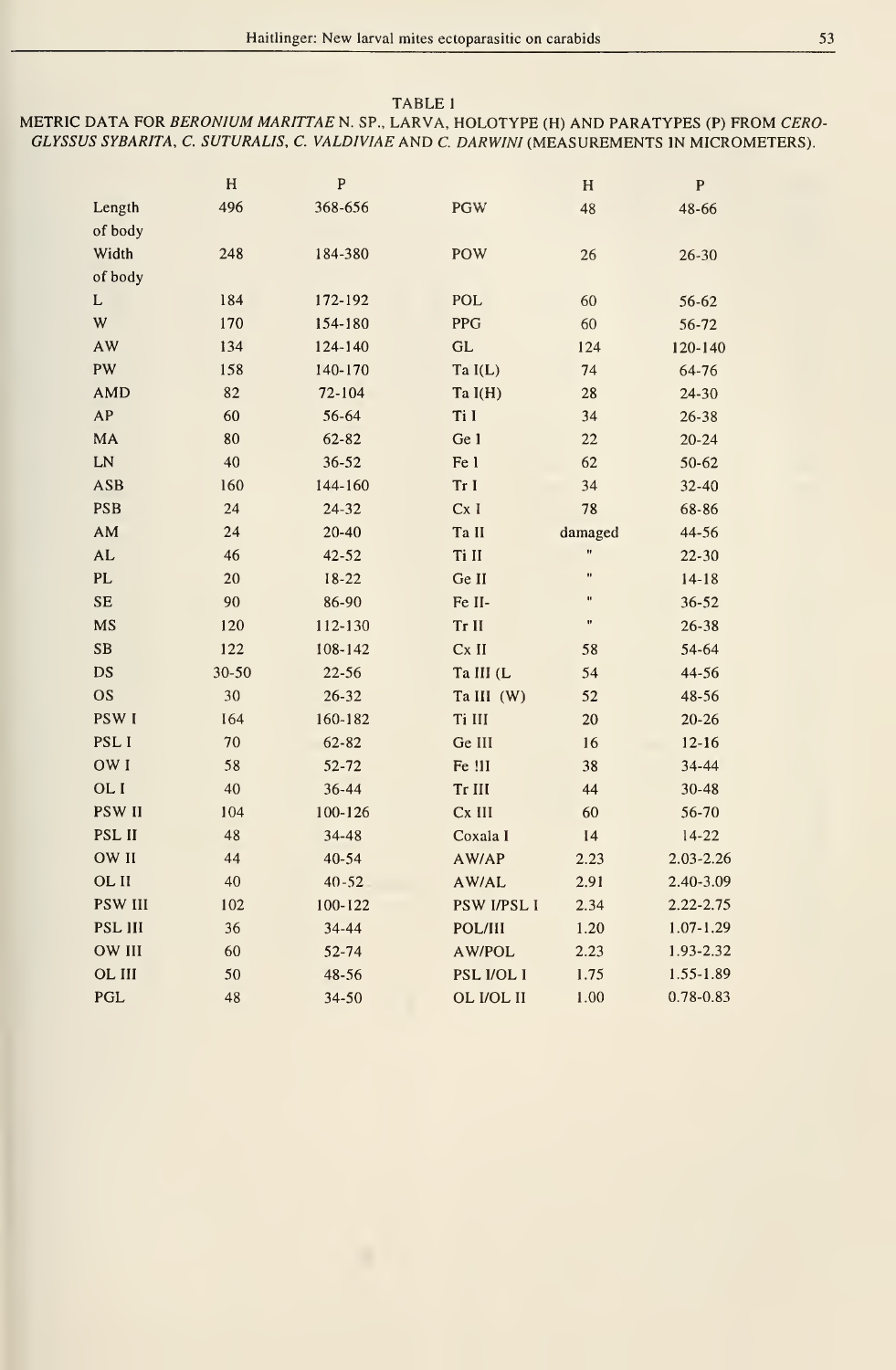### TABLA <sup>2</sup> METRIC DATA FOR BERONIUM SORAYAE N.SP., LARVA, HOLOTYPE (H) AND PARATYPES (P)

|                | H          | $\mathbf{P}$ | ${\bf P}$  |                     | H       | $\mathbf{P}$             | $\mathbf{P}$ |  |
|----------------|------------|--------------|------------|---------------------|---------|--------------------------|--------------|--|
| Length         | 576        | 640          | 336        | <b>PGL</b>          | damaged | 42                       | 38           |  |
| of body        |            |              |            |                     |         |                          |              |  |
| Width          | 320        | 328          | 192        | <b>PGW</b>          | 56      | 54                       | 60           |  |
| of body        |            |              |            |                     |         |                          |              |  |
| $\mathbf L$    | 202        | 208          | 184        | <b>POW</b>          | 26      | damaged                  | 24           |  |
| W              | 178        | 190          | 166        | POL                 | 90      | 90                       | 82           |  |
| <b>AW</b>      | <b>142</b> | <b>I34</b>   | 136        | PPG                 | 70      | 72                       | 70           |  |
| PW             | 174        | <b>I64</b>   | 180        | $\operatorname{GL}$ | 130     | 106                      | 126          |  |
| AMB            | 82         | 82           | 80         | Ta IL               | 66      | 66                       | 64           |  |
| AP             | 32         | 32           | 28         | Ta I H              | 24      | 28                       | 24           |  |
| MA             | 104        | 102          | 96         | Ti I                | 32      | 36                       | 32           |  |
| LN             | 46         | damaged      | 92         | Ge I                | 20      | 20                       | 18           |  |
| <b>ASB</b>     | 174        | 184          | 154        | Fe I                | 48      | 54                       | 50           |  |
| <b>PSB</b>     | 28         | 24           | 30         | Tr <sub>1</sub>     | 42      | 36                       | 34           |  |
| AM             | 30         | damaged      | 34         | Cx I                | 76      | 76                       | 68           |  |
| AL             | 32         | 30           | 28         | Ta II               | 44      | 48                       | 44           |  |
| PL             | 18         | 20           | 18         | Ti II               | 28      | 32                       | 26           |  |
| <b>SE</b>      | dam.       | damaged      | dam.       | Ge II               | 16      | <b>18</b>                | 14           |  |
| <b>MS</b>      | 150        | 130          | 128        | Fe II               | 38      | 34                       | 30           |  |
| <b>SB</b>      | <b>I40</b> | 132          | <b>I28</b> | Tr II               | 40      | 42                       | 34           |  |
| DS             | damaged    | $30 - 64$    | $30 - 62$  | Cx II               | 54      | 60                       | 52           |  |
| <b>OS</b>      | damaged    | 30           | 28         | Ta III L            | 46      | 44                       | 48           |  |
| <b>PSWI</b>    | <b>192</b> | 180          | 170        | Ta III W            | 60      | 56                       | 56           |  |
| PSL I          | 82         | 68           | 70         | Ti III              | 22      | 20                       | 18           |  |
| OW I           | damaged    | 78           | 76         | Ge III              | 16      | 16                       | 12           |  |
| OL I           | damaged    | ?50          | dam.       | Fe III              | 36      | 32                       | 34           |  |
| <b>PSW II</b>  | 120        | damaged      | <b>I06</b> | Tr III              | 40      | 38                       | 34           |  |
| <b>PSL II</b>  | damaged    | dam.         | 30         | Cx III              | 52      | 60                       | 52           |  |
| OW II          | 60         |              | 44         | St I                | damaged | 26                       | 30           |  |
| OL II          | 60         | $\mathbf{u}$ | dam.       | AW/AP               | 4.43    | 4.19                     | 4.44         |  |
| <b>PSW III</b> | <b>I00</b> | 11           | 104        | AW/AL               | 4.44    | 4.47                     | 4.86         |  |
| PSL III        | 36         | 11           | 34         | PSW I/PSL I         | 2.34    | 2.65                     | 2.43         |  |
| OW III         | 66         | Ħ            | 72         | POL/OL III          | 1.50    | $\overline{\phantom{a}}$ | 1.14         |  |
| OL III         | 60         | ?52          | 72         | AW/POL              | 1.58    | 1.49                     | I.66         |  |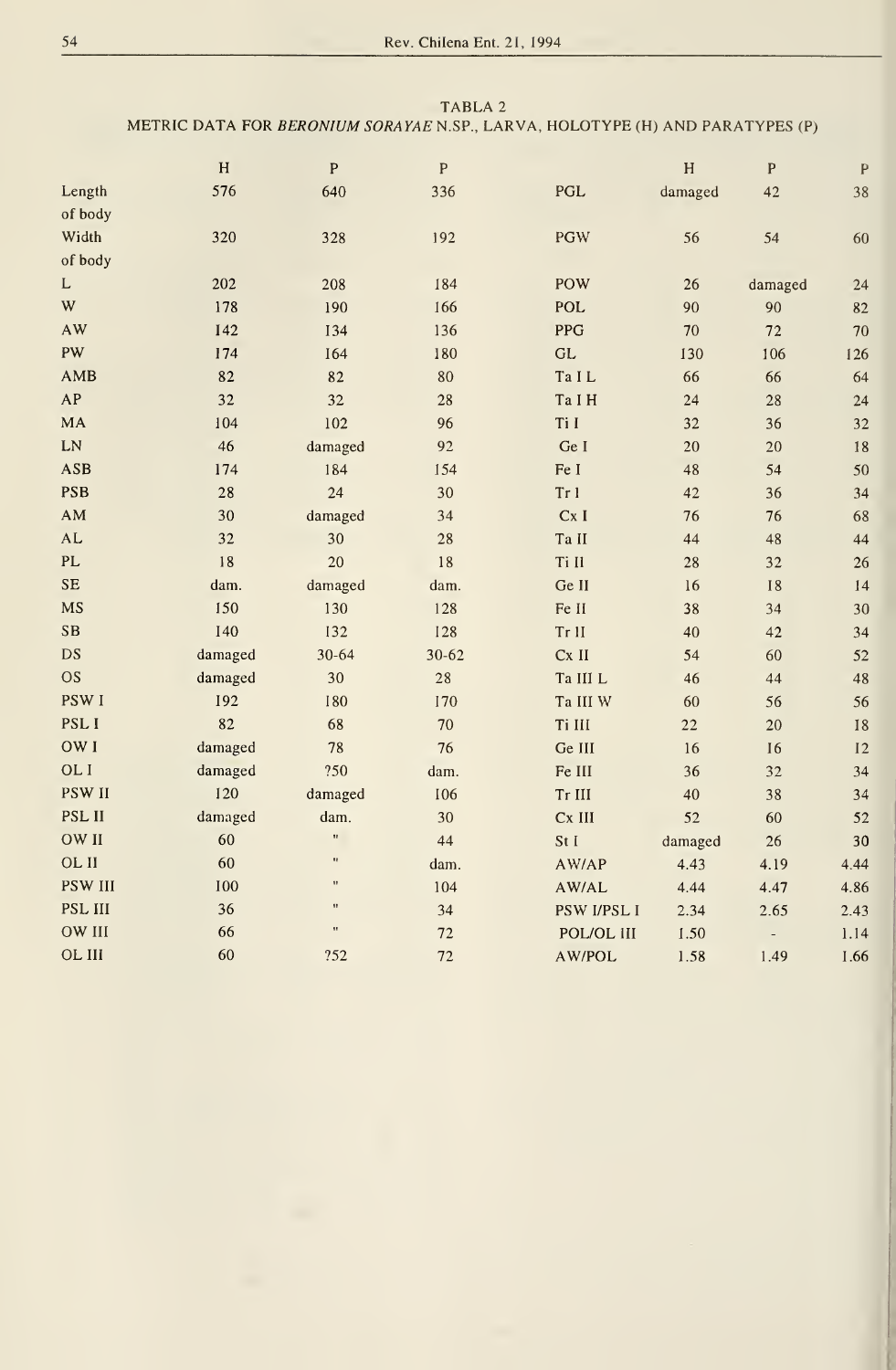### TABLE 3 METRIC DATA FOR BERONIUM LUBOMIRAE N. SP., LARVA, HOLOTYPE (H), PARATYPES (PS) FROM SUMATRA (6 SPECIMENS) AND MADAGASCAR (PM)(2 SPECIMENS).

|                      | $\, {\rm H}$ | PS        | PM        | PM         |                   | H      | <b>PS</b>     | PM            | PM     |
|----------------------|--------------|-----------|-----------|------------|-------------------|--------|---------------|---------------|--------|
| Length               | 408          | 404-704   | 616       | 592        | <b>PGW</b>        | 44     | 44-52         | 50            | 52     |
| of body              |              |           |           |            |                   |        |               |               |        |
| Width                | 224          | 208-408   | 324       | 324        | POW               | 24     | $22 - 26$     | 26            | 24     |
| of body              |              |           |           |            |                   |        |               |               |        |
| L                    | 196          | 180-198   | 218       | 202        | <b>POL</b>        | 102    | $102 - 114$   | 104           | 110    |
| W                    | 174          | 164-184   | 180       | 180        | <b>PPG</b>        | $88\,$ | 74-86         | 68            | dam    |
| AW                   | 142          | 138-150   | 142       | 142        | <b>GL</b>         | 124    | 110-134       | 146           | 142    |
| PW                   | 168          | 160-180   | 170       | 174        | Ta IL             | 70     | 60-70         | 64            | 62     |
| AMB                  | 84           | 74-84     | 104       | 88         | Ta I H            | 28     | $26 - 30$     | 26            | dam.   |
| AP                   | 30           | 28-32     | 32        | 34         | Ti I              | 40     | 34-38         | 38            | 38     |
| MA                   | 108          | 98-114    | 108       | 98         | Ge I              | 24     | $22 - 24$     | 20            | $22\,$ |
| LN                   | 30           | 36-44     | 52        | ${\bf 44}$ | Fe I              | 52     | 50-60         | 44            | $42\,$ |
| <b>ASB</b>           | 174          | 160-190   | 190       | 178        | Tr I              | 40     | 36-40         | 42            | 44     |
| <b>PSB</b>           | 22           | $20 - 24$ | 28        | 24         | Cx I              | 76     | 70-80         | 74            | 80     |
| AM                   | 34           | 42-44     | 40        | dam.       | Ta II             | 48     | 48-56         | dam.          | 46     |
| $\mathbf{AL}$        | 32           | 32-38     | dam.      | 36         | Ti II             | 30     | 28-32         | $\mathbf{u}$  | 26     |
| PL                   | 16           | $14-16$   | 18        | dam.       | Ge II             | 20     | $16 - 20$     | Ħ             | 18     |
| <b>SE</b>            | 116          | 100-116   | dam.      | 11         | Fe II             | 48     | 44-52         | $\mathbf{r}$  | 32     |
| MS                   | 134          | 124-146   | 136       | 150        | Tr II             | 40     | 34-44         | n             | 32     |
| $\mathbf S\mathbf B$ | 136          | 128-144   | 136       | 134        | Cx II             | 54     | $52 - 56$     | Ħ             | 56     |
| DS                   | 28-64        | $20 - 74$ | $32 - 70$ | 20-70      | Ta III L          | 50     | $40 - 46$     | 48            | 44     |
| 0S                   | 32           | 30        | 28        | 28         | Ta III W          | 60     | 62-64         | 58            | 66     |
| PSW I                | 174          | 172-202   | 192       | 202        | Ti III            | 22     | 18-22         | 20            | 24     |
| PSL I                | 74           | $72 - 82$ | 84        | 90         | Ge III            | 16     | $14-16$       | 14            | 14     |
| OW I                 | 90           | 80-100    | 92        | 94         | Fe III            | 40     | 38-48         | 32            | 36     |
| OL I                 | 56           | 54-60     | dam.      | dam.       | Tr II             | 42     | 30-40         | 44            | dam.   |
| PSW II               | 112          | 112-126   | 120       | 114        | Cx III            | 54     | $50 - 52$     | 64            | 60     |
| PSL II               | 32           | 36-40     | 42        | 40         | St I              | 32     | 24-34         | 40            | 30     |
| OW II                | 62           | 54-68     | 66        | 56         | AW/AP             | 4.73   | $4.69 - 5.14$ | 4.43          | 4.19   |
| OL II                | 68           | 74        | 74        | 68         | <b>PSW I/PSLI</b> | 2.35   | 2.10-2.52     | 2.28          | 2.24   |
| <b>PSW III</b>       | 120          | 106-114   | 116       | 104        | POL/OL III        | 1.21   | 1,26-1,34     | 1.24          | 1.37   |
| PSL III              | 36           | $36 - 44$ | 40        | 40         | AW/POL            | 1.39   | $1.23 - 1.41$ | 1.36          | 1.29   |
| OW III               | 86           | 78-94     | dam.      | 76         | PSL I/OL I        | 1.32   | $1.20 - 1.41$ | $\frac{1}{2}$ |        |
| OL III               | 84           | 80-90     | 84        | 80         | OL I/OL II        | 0.82   | $0.73 - 0.81$ |               |        |
| PGL                  | 36           | 28-32     | 30        | dam.       |                   |        |               |               |        |